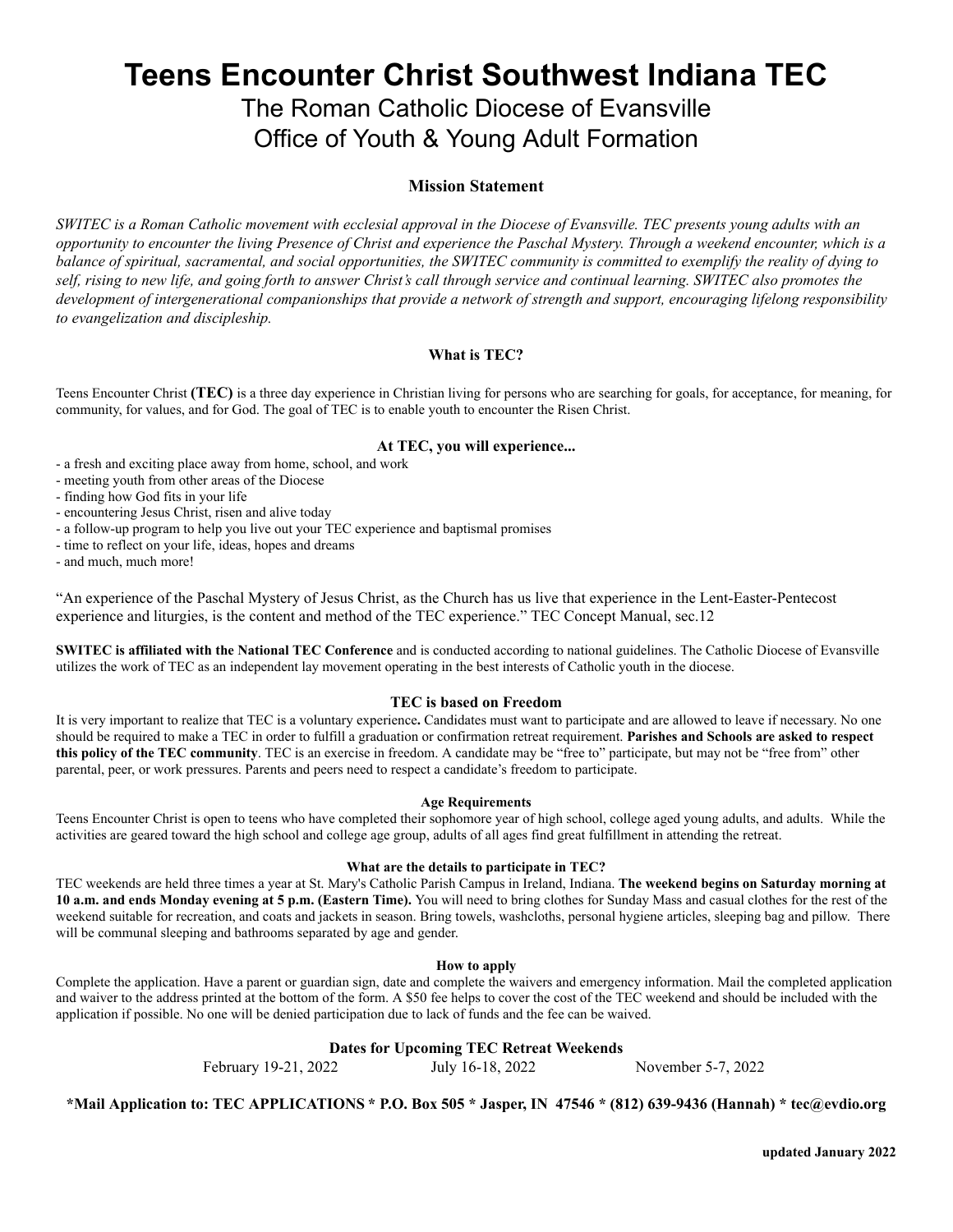**This page left blank for double-sided printing. Please proceed to the next page.**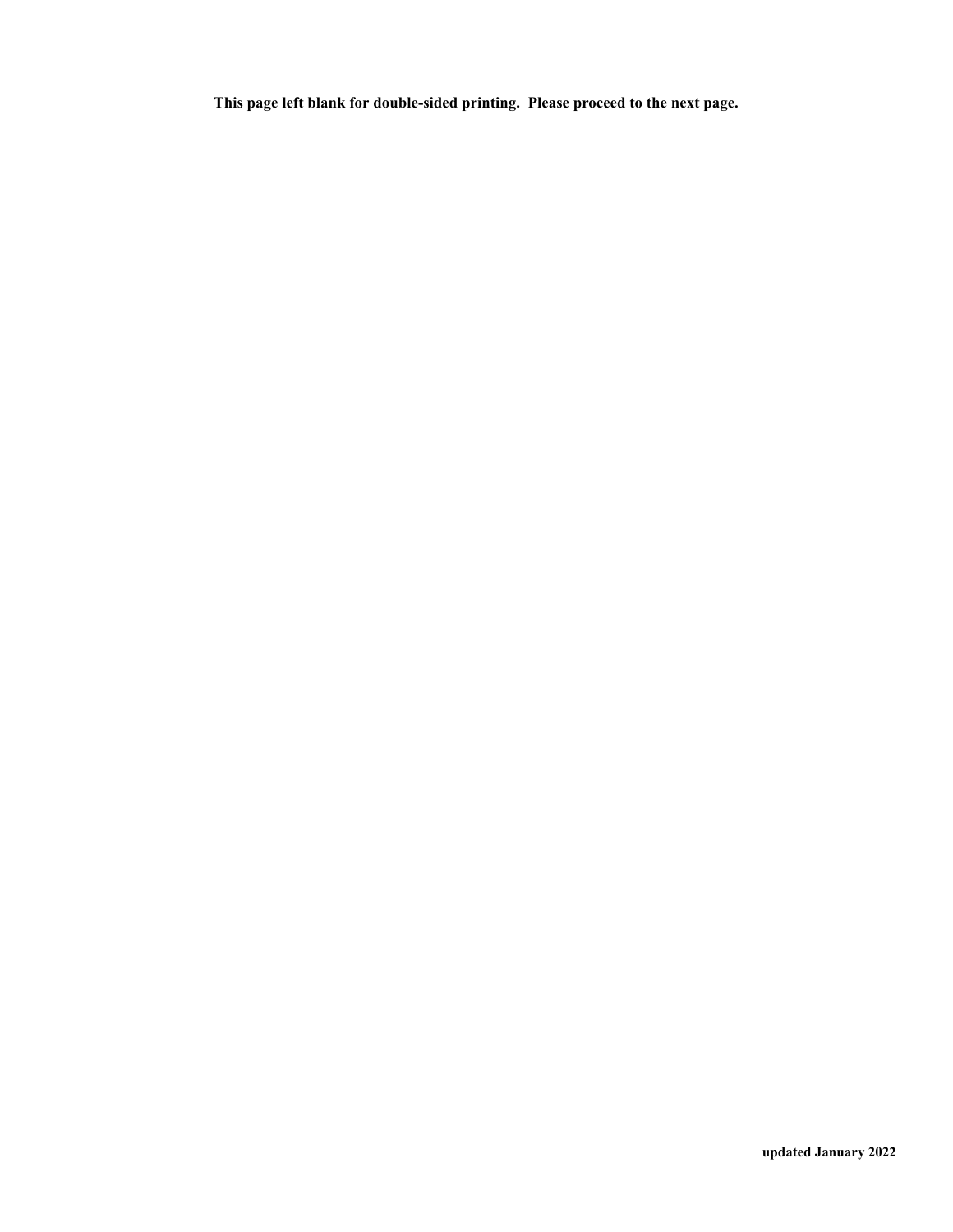**Register Online!** 

医欧克维尔氏

| TEC YOUTH & ADULT PARTICIPANT APPLICATION                                                            |  |
|------------------------------------------------------------------------------------------------------|--|
|                                                                                                      |  |
| Name Gender Age Birth Date<br>Address City, State, Zip                                               |  |
| Home Phone_________________Cell Phone __________________Email address ______________________________ |  |
| School (if appropriate) <u>Noting The Graduation Year National Parish</u>                            |  |
|                                                                                                      |  |
|                                                                                                      |  |
|                                                                                                      |  |
|                                                                                                      |  |
| Participation in a group: Cuiet Merage Malkative Marticipation in a group: Quiet Average Malkative   |  |
| Payment enclosed: \$50 Paid in Full I would like assistance with my fee:                             |  |

**Upon receipt of this application, you will be notified about acceptance. Openings on a particular weekend may not be immediately available. Candidates are placed on a "first come – first served" basis.**

## **PARENT/GUARDIAN MUST FILL OUT THE REST OF THE APPLICATION**

**The following must be completed on paper even if the above information is filled out online.**

## **WAIVER FOR PERMISSION TO PHOTOGRAPH**

I, the undersigned, do hereby consent and agree that the Catholic Diocese of Evansville, its employees, or agents have the right to take photographs, videotape, or digital recordings of my child/me at the Teens Encounter Christ (TEC) retreat and to use these in any and all media, now or hereafter known, and exclusively for the purpose of event/program promotion and/or ministry development. I do hereby release to the Catholic Diocese of Evansville its agents, and employees all rights to exhibit this work in print and electronic form publicly or privately and to market and sell copies. I waive any rights, claims, or interest I may have to control the use of my child's/my image or likeness in whatever media used. I understand that there will be no financial or other remuneration for recording my child/me, either for initial or subsequent transmission or playback. I also understand that the Catholic Diocese of Evansville is not responsible for any expense or liability incurred as a result of my child's/my participation in this recording, including medical expenses due to any sickness or injury incurred as a result. I represent that I am at least 18 years of age, have read and understand the foregoing statement, and am competent to execute this agreement.

## **WAIVER FOR PERMISSION TO CONTACT YOUTH**

I understand that Teens Encounter Christ (TEC) and its volunteers communicate via various means including but not limited to text messages, emails, Instagram, Facebook, etc. I understand that I have a right to join in these communications, and I grant TEC and its volunteers permission to add my child to email, text, Instagram, and Facebook groups and to contact my child through various forms of social media and other communication means to keep them up to date on TEC activities.

 $\Box$  I do NOT want my child to be contacted through the following means:

I would like to be added to these communications. My email/phone number that I would like to be added are:

## Guardian or Participant 18 and over SIGN HERE **The Contract of the Contract Contract Contract Contract Contract C**